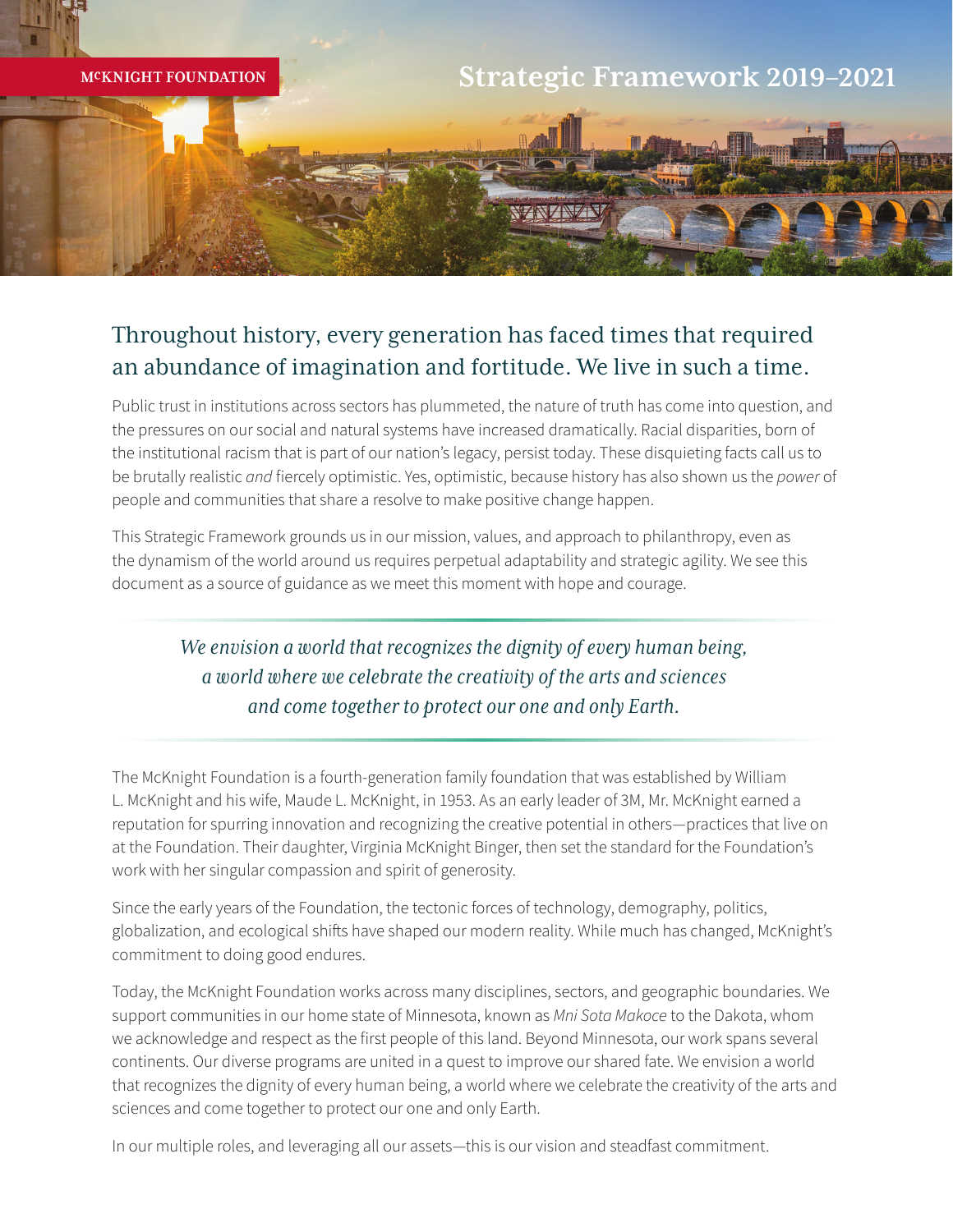# Our Mission

The McKnight Foundation, a family foundation based in Minnesota, advances a more **just**, **creative**, and **abundant** future where people and planet thrive.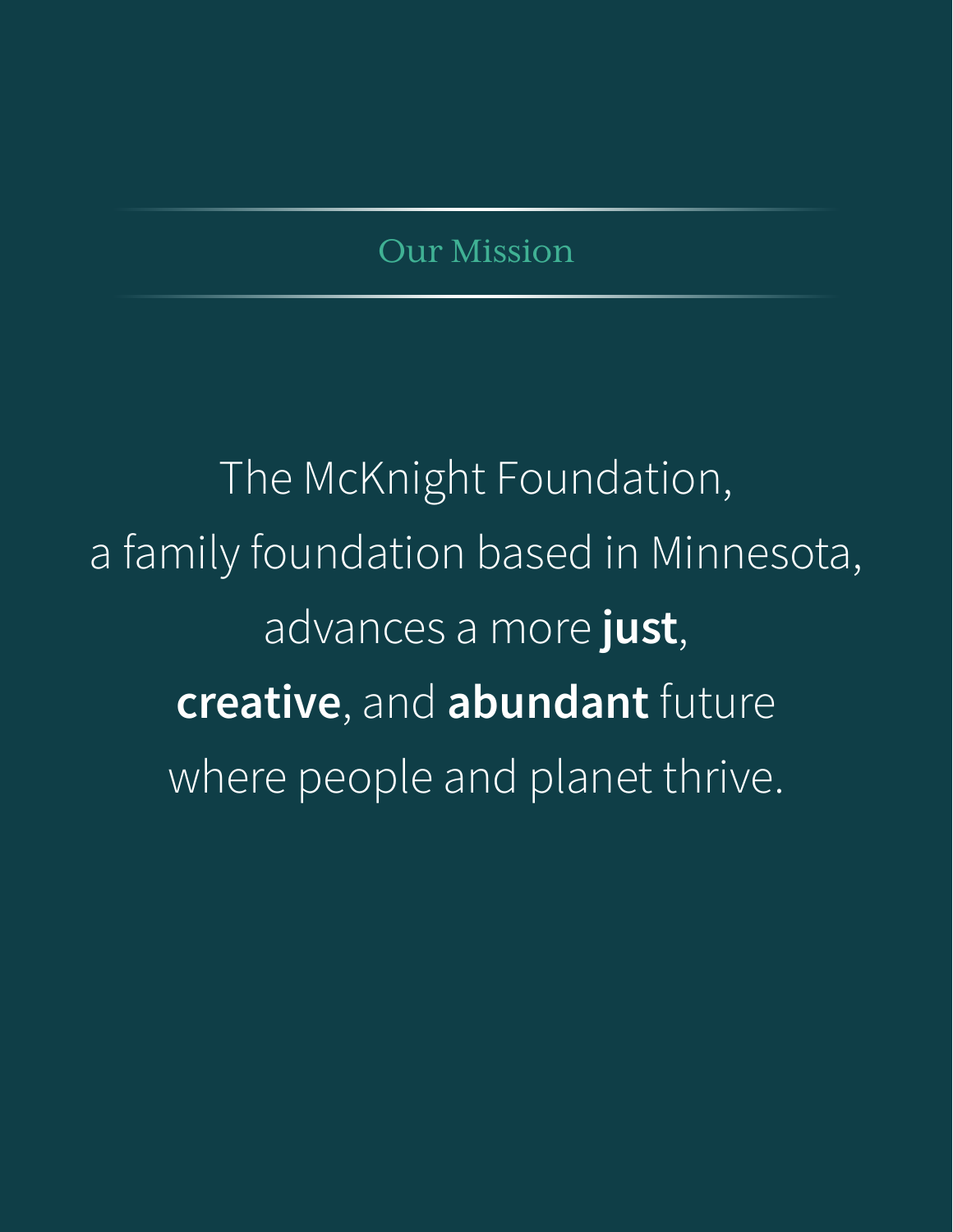## Our Values

#### **STEWARDSHIP**

Our deepest responsibility is to use all of our resources for mission impact. We deploy the Foundation's resources in a transparent manner and seek to maximize our relevance, credibility, and effectiveness.

#### **EQUITY**

We embed an equity approach across the Foundation because we see it as mission critical. We align our policies, practices, and resources so that people have genuine opportunities to thrive locally and globally.

#### **RESPECT**

Authentic and mutually accountable relationships matter deeply to us. We equip ourselves with the intercultural competency mindset and skills to help us bridge differences of all kinds.

#### **CURIOSITY**

We value ongoing learning, and we look outward and reflect internally to discover opportunities for greater impact. It is only when we act with humility, ask big questions, and practice deep listening that we can open ourselves to new ideas and relationships.